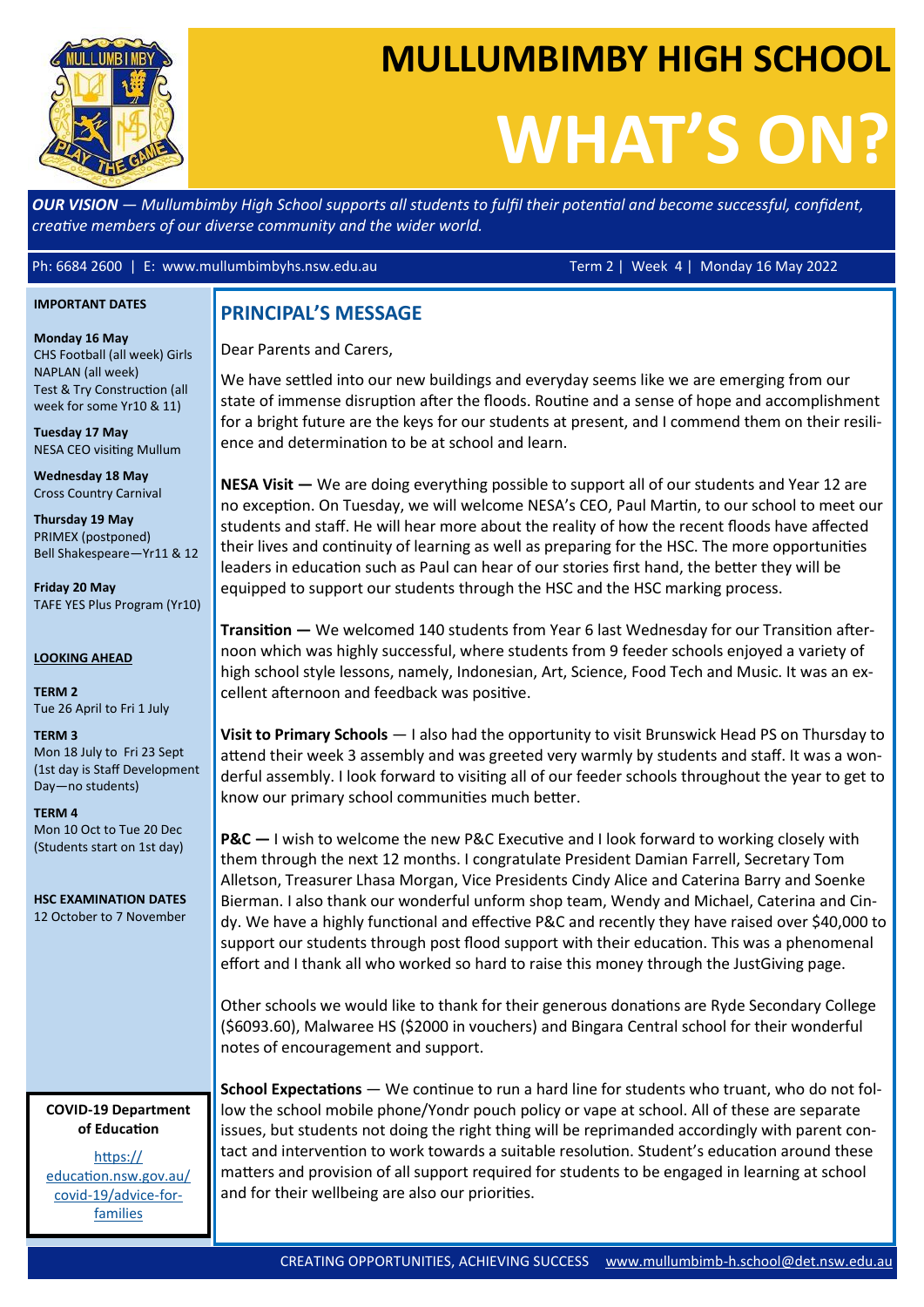**Cross Country** — We look forward to a great Cross Country day at Brunswick Heads Surf Club on Wednesday and urge all students to attend what is one of our great carnivals. It looks like it should be fine and will be an excellent day of outdoor activity as well as a fun day, with great food and socialisation after our recent events.

#### **Primex**

Primex Field Days has announced the event in Casino planned for **19 to 21 May 2022** will be postponed, due to the ongoing impacts of recent floods, combined with continued adverse weather conditions. School will be on as usual on Thursday 19 May.

#### **Flood support for students**

Support is available for students and families who have been directly affected by the floods in any way. The P&C raised funds to support this and we have received other generous donations. If your child requires any of the following or additional support, please let one of our staff know. I am happy to discuss in person or by phone anytime – please contact me. Items available are school uniforms, school back packs and stationary items, canteen vouchers, school expenses or if there is anything else, please let the school or myself know.

— Greg Armstrong, PRINCIPAL

#### **CAREERS NEWS**

**The Australian Defence Force (ADF)** is visiting Mullumbimby for an information evening on Wednesday 18 May from 6:00pm to 7:30pm at the Mullumbimby Ex-Services Club. Please register if you are interested to attend: [https://](https://www.defencejobs.gov.au/events/events-detail/fdlt395) [www.defencejobs.gov.au/events/events](https://www.defencejobs.gov.au/events/events-detail/fdlt395)-detail/fdlt395

**JOB VACANCY:** Truck Washer - Tyagarah. Saturday work. All on the job training and equipment will be provided. You will need to be fit, hard-working and willing to work. See Ms Perrin in Careers asap for more info. Thank you

### **P&C Notes**

#### **Thank You John Robinson Accounting**

The P&C Association wish to sincerely thank former MHS student and local accountant John Robinson for once again reviewing our P&C accounts for the calendar year 2021. We are very appreciative of this support from John Robinson Accounting and encourage you in turn to support John if you have any accountancy needs.



#### **High School Flood Appeal**

The JustGiving MHS Flood Appeal has been a great success and we have now raised over \$40,000 to support the school and the wellbeing of the students. Donations came from all areas of the state and country and we have been touched by the generosity and kindness of the donations from individuals, families, schools and community groups.

#### **AGM last week**

At our AGM last Monday, we elected a new executive team and thank the following members for their commitment to the P&C and the school over the next 12 months.

- President: Damian Farrell
- Vice President: Cindy Alice
- Vice President: Caterina Barry
- Treasurer: Lhasa Morgan
- Secretary: Tom Alletson
- Executive member: Soenke Biermann

The next P&C meeting will be in week 7 on Monday  $6<sup>th</sup>$  June (venue details to follow). New members are always welcome and you can download a membership form from the school website.

**Questions? Comments?** Email us at [mullumbimbyhighschool@pandcaffiliate.org.au](mailto:mullumbimbyhighschool@pandcaffiliate.org.au) Or call Damian Farrell on 0409 994 308